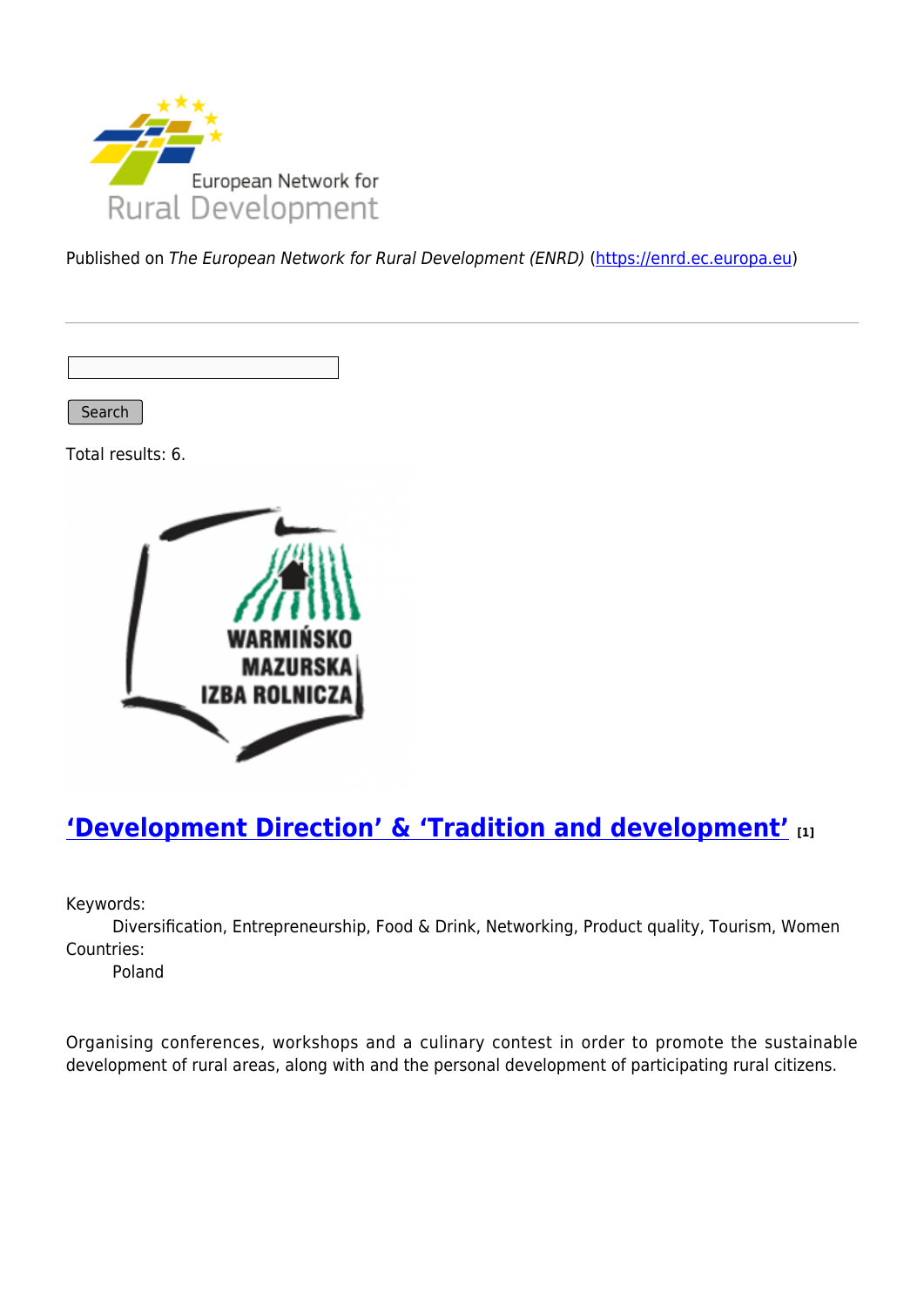

# **[Revitalisation project: the Coleman Path in the Aniene](https://enrd.ec.europa.eu/projects-practice/revitalisation-project-coleman-path-aniene-valley_en) [Valley](https://enrd.ec.europa.eu/projects-practice/revitalisation-project-coleman-path-aniene-valley_en) [2]**

Keywords:

Added value, Demography, Local Development Strategy, Mountain area, Sustainability, Tourism Countries:

Italy

Refurbishment of a mountain path to stimulate economic activity and thus contribute to the revitalisation of the neighbouring rural areas.



## **[Café Edelstein – designing a village's meeting point](https://enrd.ec.europa.eu/projects-practice/cafe-edelstein-designing-villages-meeting-point_en) [3]**

Keywords:

Culture, Demography, Diversification, LEADER/CLLD, Local food, Social inclusion Countries:

Germany

In order to strengthen and expand the function of a community café as a focal point of the village community, the outdoor area of the old school hosting the café was rebuilt and designed in such a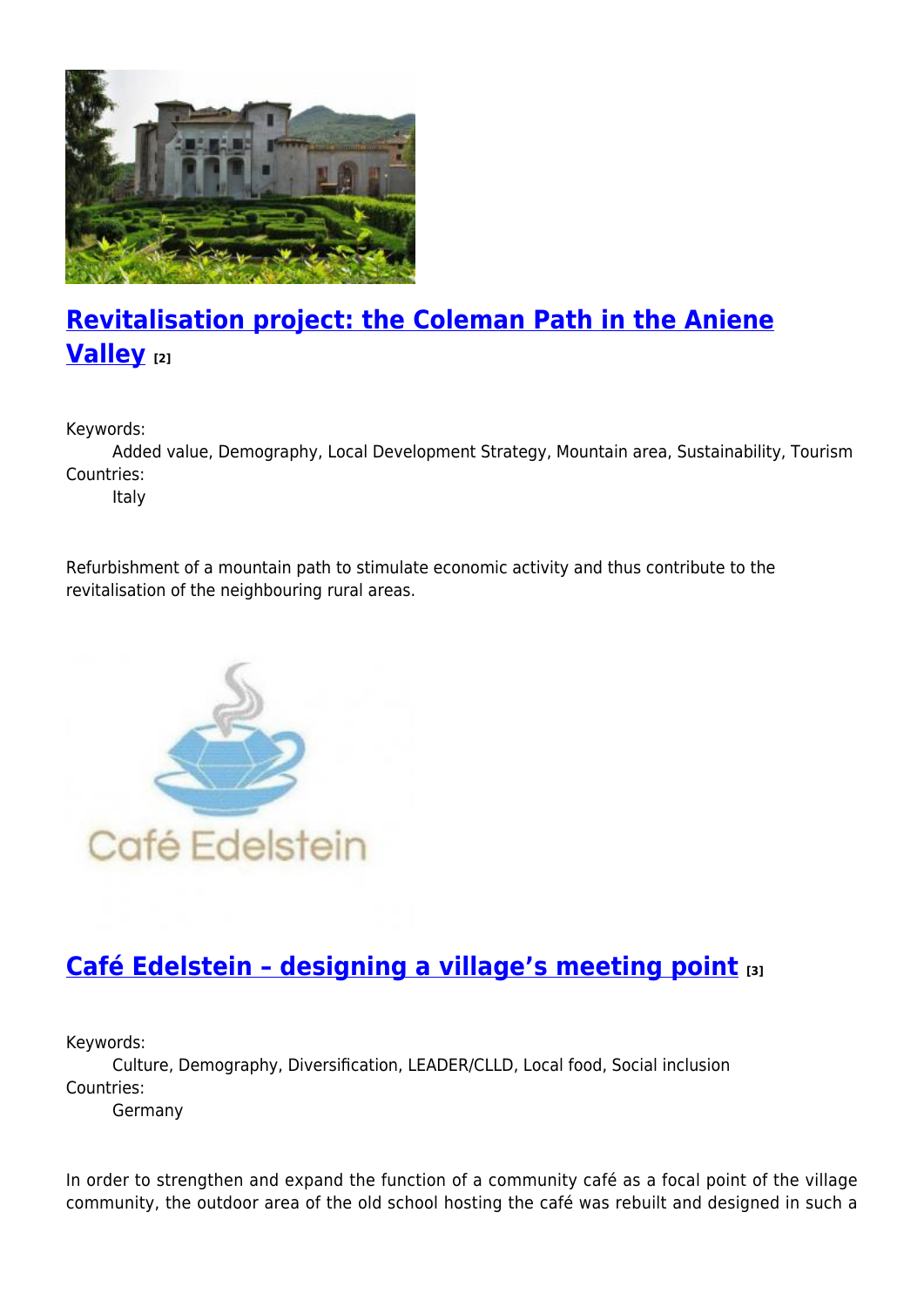way that community events can be held outdoors.



## **[In the footsteps of the old flavours of Przeworsk county](https://enrd.ec.europa.eu/projects-practice/footsteps-old-flavours-przeworsk-county_en) [4]**

Keywords:

Culture, Demography, Food & Drink, Local food, Market development, Product quality, Women, Youth

Countries:

Poland

A project that aimed to mobilise society, build inter-generational cooperation and promote the region's culinary tradition as means to preserve its cultural heritage.

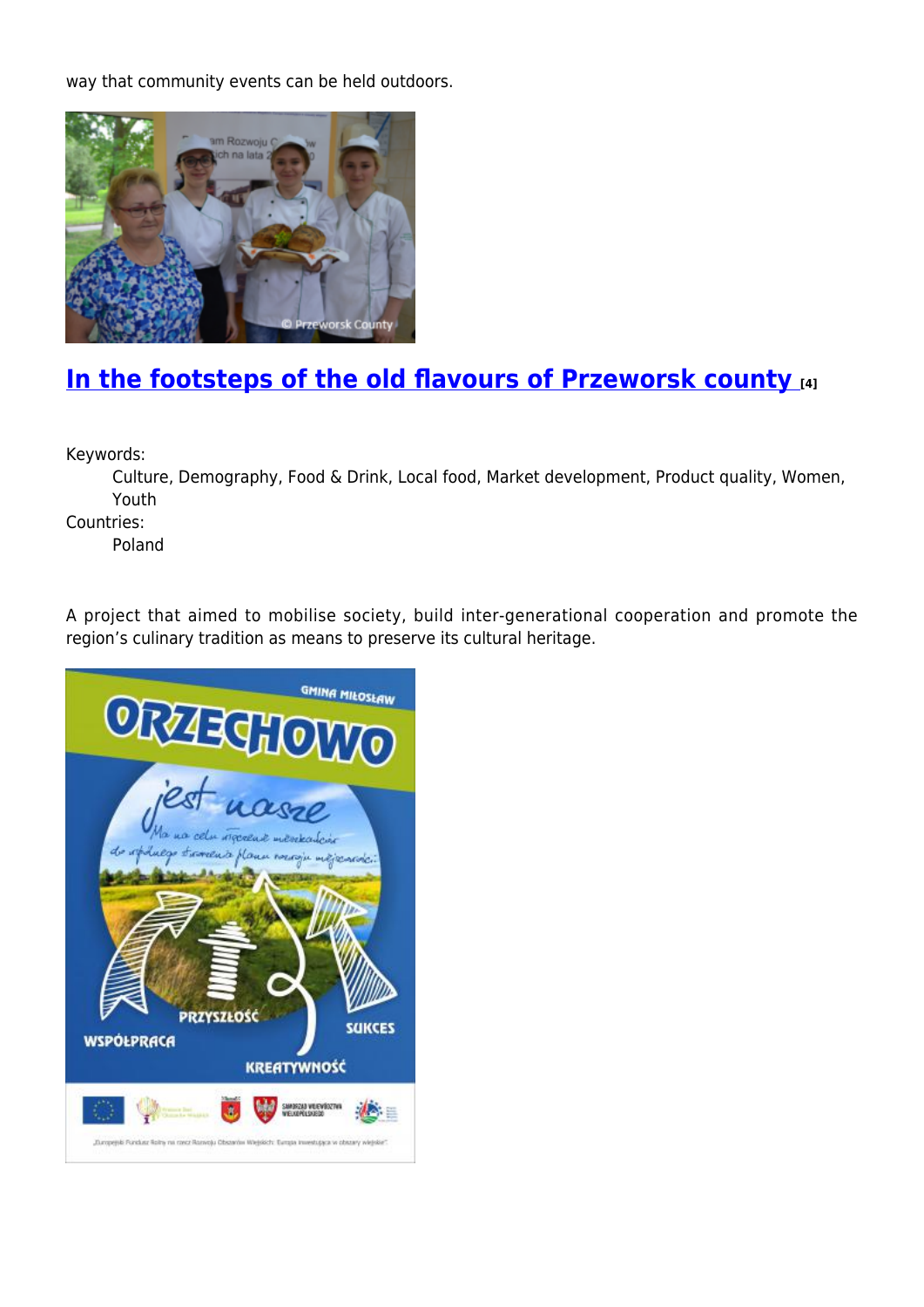### **[Our village Orzechowo](https://enrd.ec.europa.eu/projects-practice/our-village-orzechowo_en) [5]**

Keywords:

Culture, Local Development Strategy, Rural services

Countries:

Poland

A bottom-up project that mobilised the inhabitants of a small town to create their own development plan.



## **[Promoting traditional food products in Mazovia region,](https://enrd.ec.europa.eu/projects-practice/promoting-traditional-food-products-mazovia-region-poland_en) [Poland](https://enrd.ec.europa.eu/projects-practice/promoting-traditional-food-products-mazovia-region-poland_en) [6]**

Keywords: Information & promotion activities, LEADER/CLLD, Local food, Tourism Countries: Poland

A Polish NGO used EAFRD funding to promote local traditional foods from the Mazovia region through a culinary trail, a food contest and a series of educational courses.

#### **Source URL:**

https://enrd.ec.europa.eu/projects-practice/\_en?project\_keywords\_filter=19753&amp%3Bamp%3Bproject\_country=All &amp%3Bamp%3Bfield\_enrd\_prj\_measure\_tid=All&amp%3Bamp%3Bfield\_enrd\_prj\_focus\_area\_tid=All&amp%3Bamp %3Bf%5B0%5D=im\_field\_enrd\_prj\_keywords%3A20461&amp%3Bf%5B0%5D=sm\_enrd\_eu\_countries%3ALuxembourg &f%5B0%5D=im\_field\_enrd\_prj\_keywords%3A19750&f%5B1%5D=im\_field\_enrd\_prj\_keywords%3A20674&f%5B2%5D =sm\_enrd\_eu\_countries%3AGermany&f%5B3%5D=im\_field\_enrd\_prj\_keywords%3A19741&f%5B4%5D=im\_field\_enrd prj keywords%3A19754&f%5B5%5D=sm\_enrd\_eu\_countries%3ALuxembourg&f%5B6%5D=sm\_enrd\_eu\_countries%3A Poland&f%5B7%5D=im\_field\_enrd\_prj\_measure%3A17111&f%5B8%5D=im\_field\_enrd\_prj\_focus\_area%3A17128&f%5 B9%5D=im\_field\_enrd\_prj\_keywords%3A20469&f%5B10%5D=im\_field\_enrd\_prj\_keywords%3A19727&f%5B11%5D=i m\_field\_enrd\_prj\_keywords%3A19743&f%5B12%5D=im\_field\_enrd\_prj\_measure%3A17098&f%5B13%5D=im\_field\_enr d prj keywords%3A19729&f%5B14%5D=im field enrd prj focus area%3A17114&f%5B15%5D=im field enrd prj key words%3A20563&f%5B16%5D=sm\_enrd\_eu\_countries%3AItaly